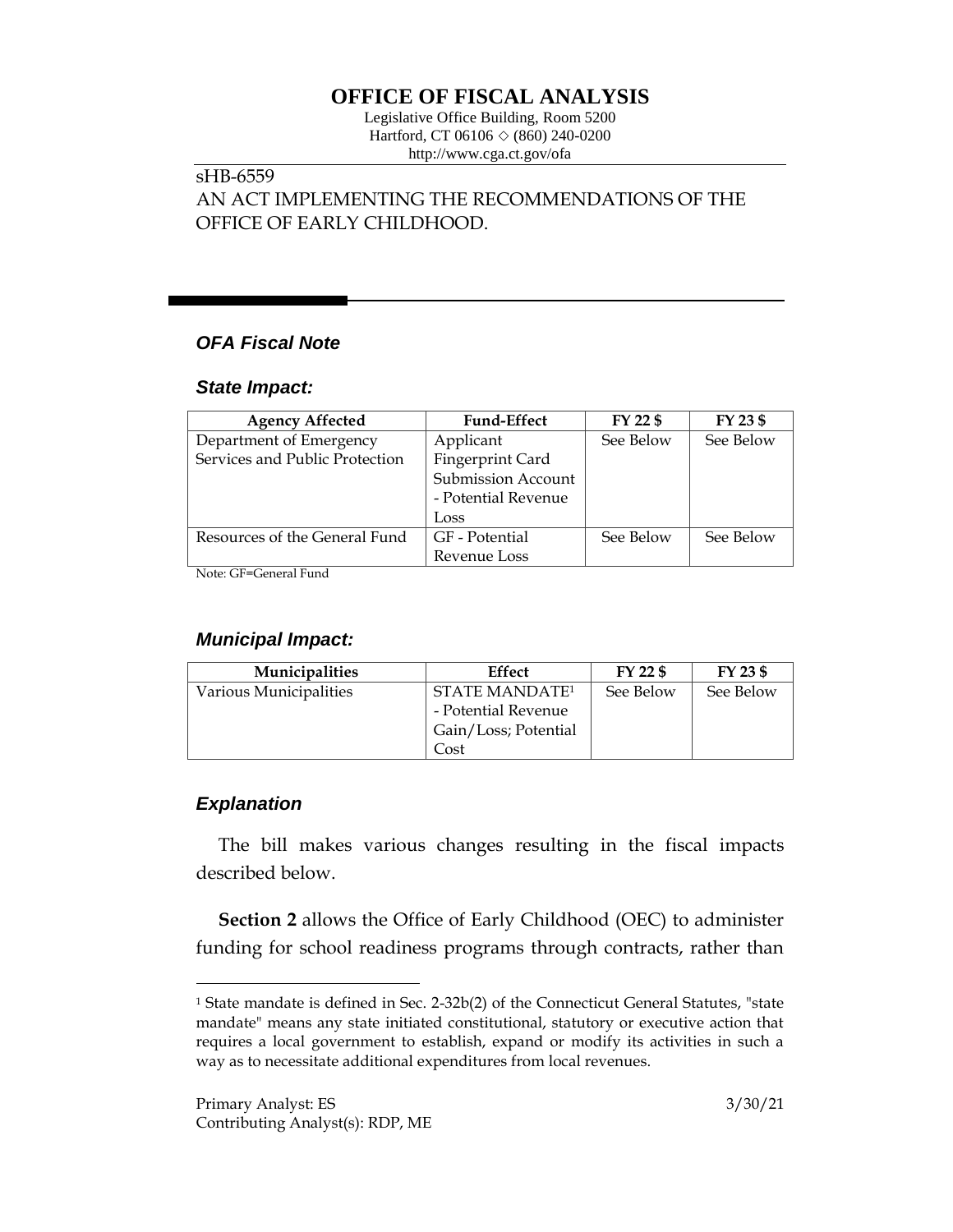the current grant-based system. This has no fiscal impact to the state as it is not anticipated to materially alter the distribution of school readiness funds. To the extent this change does impact the amounts received by town-based providers, they could experience an associated revenue gain or revenue loss.

**Sections 2** and **5** allow group child care homes and family child care homes to receive funding available to school readiness programs and child care centers. While this does not change the total amount of funds expended, it may alter the distribution among providers, which could result in a revenue loss to town-based providers.

**Section 3** makes changes to school readiness council membership and allows certain members to be compensated for time, travel, and other related activities, which could result in associated costs to towns who choose to do so.

**Section 8** increases the age requirement, from 16 to 18 years, for background checks for certain individuals in family child care homes, resulting in a potential revenue loss to the General Fund and the Applicant Finger Card Submission Account<sup>2</sup> to the extent fewer background checks occur. The Department of Emergency Services and Public Protection (DESPP) conducts state background checks for \$75 per person. DESPP conducts federal background checks for a fee of \$13.25 but remits the fee to the federal government resulting in no fiscal impact to the state. Both state and federal background checks require fingerprinting, which DESPP conducts for \$15 per person resulting in a potential revenue gain to the Applicant Fingerprint Card Submission Account.

**Section 9** requires certain prospective youth camp employees to complete a background check, including the Child Abuse and Neglect Registry. DCF is in the process of implementing an automated Child Abuse and Neglect Registry system, which will be in place before the

 $\overline{a}$ 

<sup>2</sup> Funds in the Applicant Fingerprint Card Submission Account are used for IT support and maintenance for the fingerprinting systems.